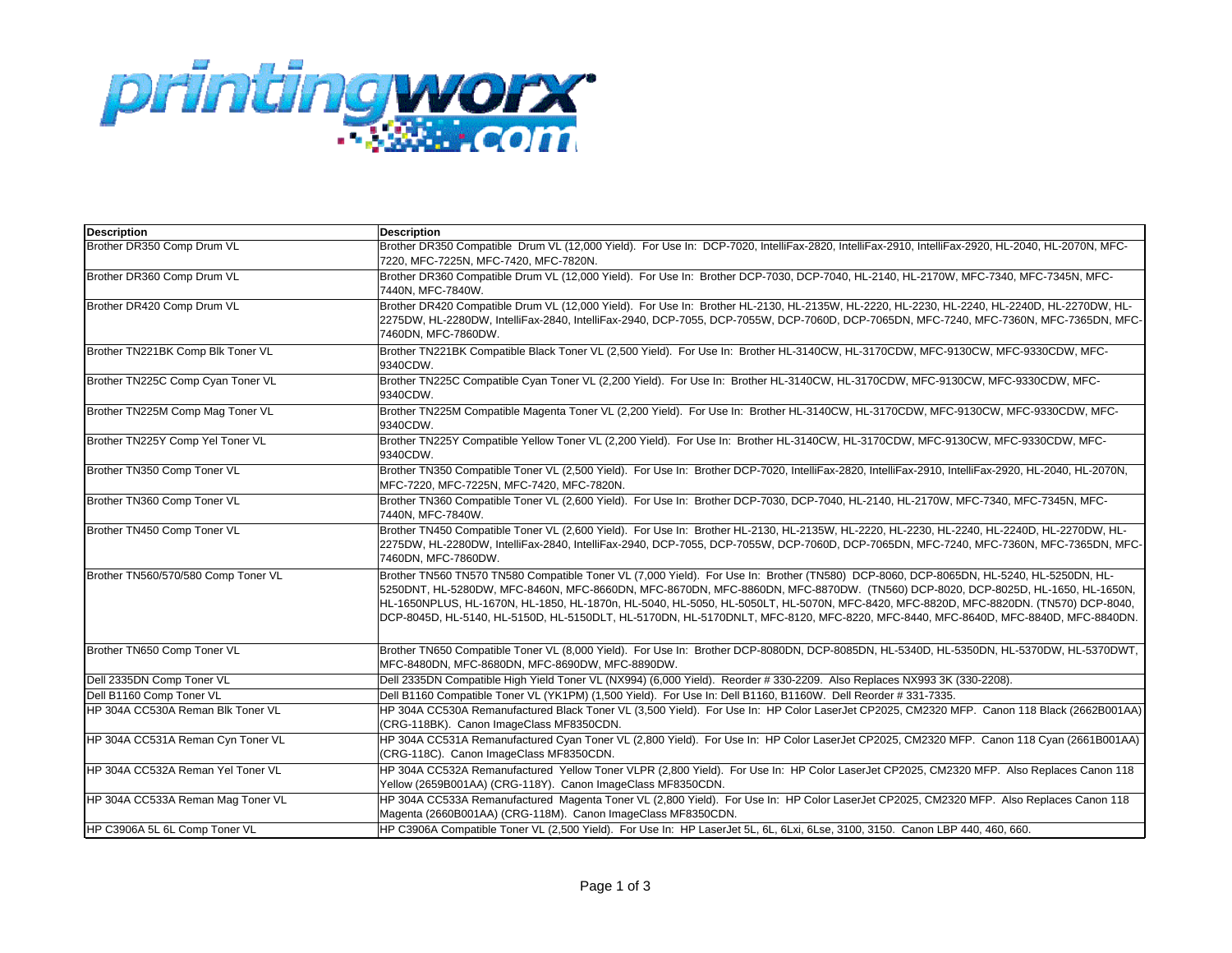

| HP C4092A 1100 Comp Toner VL             | HP C4092A Compatible Toner VL (2,500 Yield). For Use In: HP LaserJet 1100, 3200.                                                                                                                                                                                                       |
|------------------------------------------|----------------------------------------------------------------------------------------------------------------------------------------------------------------------------------------------------------------------------------------------------------------------------------------|
| HP C4096A 2100 Comp Toner VL             | HP C4096A Compatible Toner VL (5,000 Yield). For Use In: HP LaserJet 2100, 2200.                                                                                                                                                                                                       |
| HP CB435A P1005 Comp Toner VL            | HP CB435A Compatible Toner VL (1,500 Yield). For Use In: HP LaserJet P1005, P1006.                                                                                                                                                                                                     |
| HP CB435X P1005 Comp Toner VL            | HP CB435X Compatible Toner VL (3,000 Yield). For Use In: HP LaserJet P1005, P1006.                                                                                                                                                                                                     |
| HP CB436A P1505 Comp Toner VL            | HP CB436A Compatible Toner VL (2,000 Yield). For Use In: HP LaserJet P1505, M1522.                                                                                                                                                                                                     |
| HP CB436X P1505 Comp Toner VL            | HP CB436X Compatible Toner VL (3,000 Yield). For Use In: HP LaserJet P1505, M1522.                                                                                                                                                                                                     |
| HP CC364A P4014 Comp Toner VL            | HP CC364A Compatible Toner VL (10,000 Yield). For Use In: HP LaserJet P4014, P4015, P4515.                                                                                                                                                                                             |
| HP CC364X P4015 Comp Toner VL            | HP CC364X Compatible High Yield Toner VL (24,000 Yield). For Use In: HP LaserJet P4015 P4515. Not For Use In: LaserJet P4014.                                                                                                                                                          |
| HP CE278A P1606 Comp Toner VL            | HP CE278A Compatible Toner VL (2,100 Yield). For Use In: HP LaserJet P1606DN, M1536DNF MFP.                                                                                                                                                                                            |
| HP CE278X P1606 Comp Toner VL            | HP CE278X Compatible Toner VL (3,000 Yield). For Use In: HP LaserJet P1606DN, M1536DNF MFP.                                                                                                                                                                                            |
| HP CE285A P1102 Comp Toner VL            | HP CE285A Compatible Toner VL (1.600 Yield). For Use In: HP LaserJet Pro P1102W, M1212NF MFP, M1217NFW MFP.                                                                                                                                                                            |
| HP CE285X P1102 Comp Toner VL            | HP CE285X Compatible Toner VL (3,000 Yield). For Use In: HP LaserJet Pro P1102W, M1212NF MFP, M1217NFW MFP.                                                                                                                                                                            |
| HP CE390A M4555 Comp Toner VL            | HP CE390A Compatible VL (10,000 Yield). For Use In: HP LaserJet Enterprise 600 models M601, M602, M603, & M4555MFP.                                                                                                                                                                    |
| HP CE390X M4555 Comp Toner VL            | HP CE390X Compatible Toner VL (24,000 Yield). For Use In: HP LaserJet Enterprise 600 models M602, M603, & M4555MFP. Not For Use In LaserJet<br>Enterprise 600 model M601.                                                                                                              |
| HP CE505A P2035 Comp Toner VL            | HP CE505A Remanufactured Toner VL (2,300 Yield). For Use In: HP LaserJet P2035, P2055.                                                                                                                                                                                                 |
| HP CE505X P2055 Reman Toner VL           | HP CE505X Remanufactured Toner VL (6,500 Yield). For Use In: HP LaserJet P2055.                                                                                                                                                                                                        |
| HP Q5942A 38A 39A 45A Comp Toner 10K VL  | HP Q1338A Q1339A Q5942A Q5945A Universal Compatible Toner VL (10,0000 Yield). For Use In: HP LaserJet 4200, 4240, 4250, 4300, 4350, 4345mfp,<br>M4345mfp.                                                                                                                              |
| HP Q5942XL 38A 39A 45A Comp Toner 27K VL | HP Q1338A Q1339A Q5942X Q5945A Jumbo Universal Compatible Toner VL (27,0000 Yield). For Use In: HP LaserJet 4200, 4240, 4250, 4300, 4350,<br>4345mfp, M4345mfp.                                                                                                                        |
| HP Q5942X 38A 39A 45A Comp Toner 20K VL  | HP Q1338A Q1339A Q5942X Q5945A Universal Compatible Toner VL (20,0000 Yield). For Use In: HP LaserJet 4200, 4240, 4250, 4300, 4350, 4345mfp,<br>M4345mfp.                                                                                                                              |
| HP Q2610A 2300 Comp Toner VL             | HP Q2610A Compatible Toner VL (6,000 Yield). For Use In: HP LaserJet 2300.                                                                                                                                                                                                             |
| HP Q2612A 1012 Comp Toner VL             | HP Q2612A Compatible Toner VL (2,000 Yield). For Use In: HP LaserJet 1012, 1018, 1020, 1022, 3015, 3020, 3030, 3050, 3050, 3055, M1319F MFP.<br>Also Replaces Canon 104 for Use In: Faxphone L90, L120; ImageCLASS D420, D480, MF4100, MF4120, MF4150, MF4270, MF4350, MF4370, MF4690. |
| HP Q2612X 1012 Comp Toner VL             | HP Q2612X Compatible Toner VL (4,000 Yield). For Use In: HP LaserJet 1012, 1018, 1020, 1022, 3015, 3020, 3030, 3050, 3052, 3055, M1319F MFP.<br>Also Replaces Canon 104 for Use In: Faxphone L90, L120; ImageCLASS D420, D480, MF4100, MF4120, MF4150, MF4270, MF4350, MF4370, MF4690. |
| HP Q5949A 1160 Comp Toner VL             | HP Q5949A Compatible Toner VL (2,500 Yield). For Use In: HP LaserJet 1160, 1320, 3390.                                                                                                                                                                                                 |
| HP Q5949X 1160 Comp Toner VL             | HP Q5949X Compatible Toner VL (6,000 Yield). For Use In: HP LaserJet 1320, 3390.                                                                                                                                                                                                       |
| HP Q6511A 2420 Comp Toner VL             | HP Q6511A Compatible Toner VL (6,000 Yield). For Use In: HP LaserJet 2420 2430.                                                                                                                                                                                                        |
| HP Q6511X 2420 Comp Toner VL             | HP Q6511X Compatible Toner VL (12,000 Yield). For Use In: HP LaserJet 2420, 2430.                                                                                                                                                                                                      |
| HP Q7551A P3005 Comp Toner VL            | HP Q7551A Compatible Toner VL (6,500 Yield). For Use In: HP LaserJet P3005, M3027mfp, 3035mfp.                                                                                                                                                                                         |
| HP Q7551X P3005 Comp Toner VL            | HP Q7551X Compatible Toner VL (13,000 Yield). For Use In: HP LaserJet P3005, M3027MFP, M3035MFP.                                                                                                                                                                                       |
| HP Q7553A P2015 Comp Toner VL            | HP Q7553A Compatible Toner VL (3,000 Yield). For Use In: HP LaserJet P2015, M2727NF MFP.                                                                                                                                                                                               |
| HP Q7553X P2015 Comp Toner VL            | HP Q7553X Compatible High Yield Toner VL (7,000 Yield). For Use In: HP LaserJet P2015, M2727NF MFP.                                                                                                                                                                                    |
| Samsung CLP-510D5C Comp Cyan Toner VL    | Samsung CLP-510D5C Compatible Cyan Toner (5,000 Yield). For Use In: Samsung CLP-510.                                                                                                                                                                                                   |
| Samsung CLP-510D5M Comp Mag Toner VL     | Samsung CLP-510D5M Compatible Magenta Toner (5,000 Yield). For Use In: Samsung CLP-510.                                                                                                                                                                                                |
| Samsung CLP-510D5Y Comp Yellow Toner VL  | Samsung CLP-510D5Y Compatible Yellow Toner (5,000 Yield). For Use In: Samsung CLP-510.                                                                                                                                                                                                 |